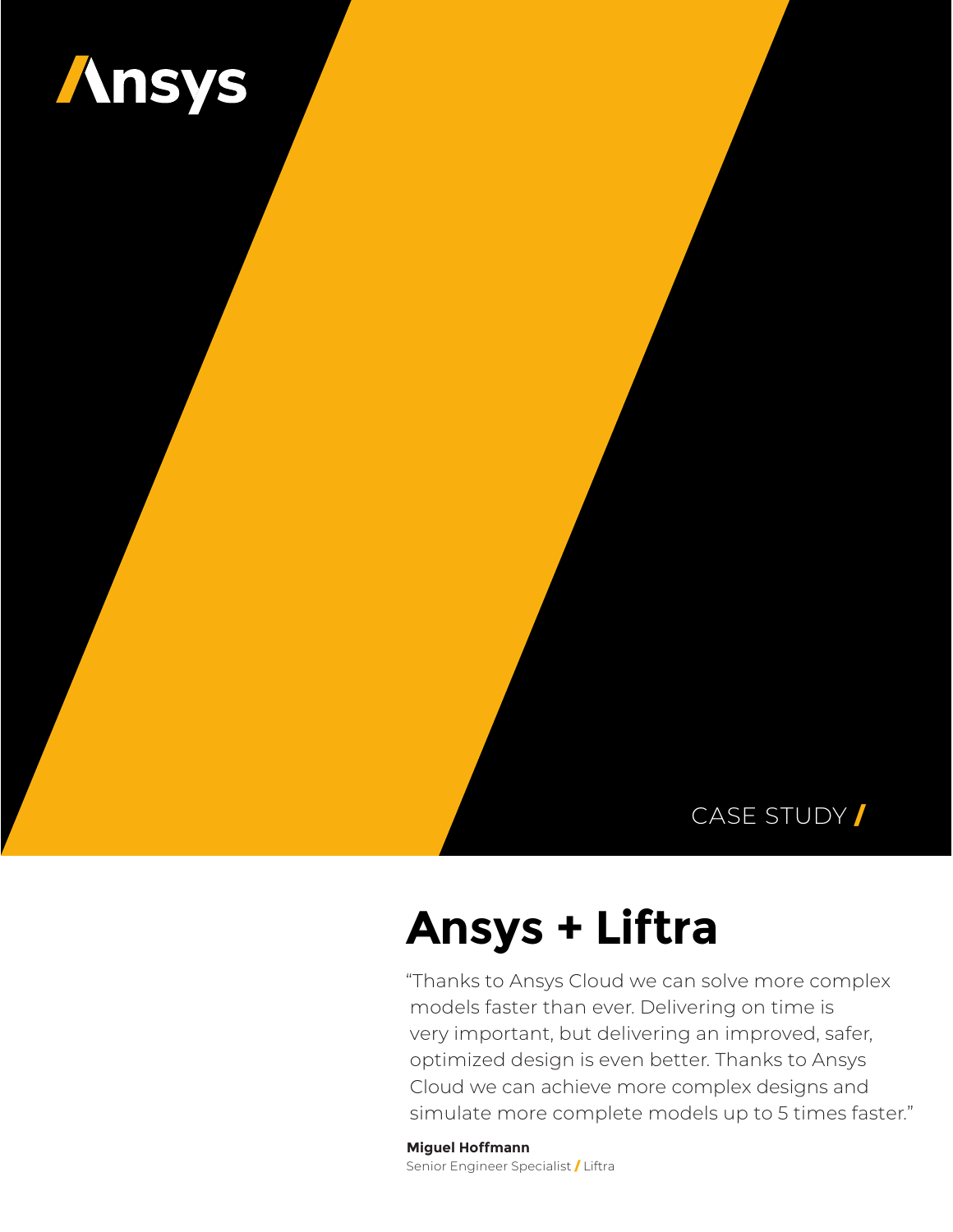

## **Liftra Designs 'Climbing Crane' for Wind Turbine Installation 5X faster Using Ansys Cloud and Ansys Mechanical**

Liftra has revolutionized the installation of wind turbines by creating the LT1500 crane that "climbs" the wind turbine tower as it is being assembled instead of sitting beside it. The bottom of the crane grabs onto a flange of one tower section and lifts the next section into place. Then, a "hoist block" travels up and attaches to the higher section and pulls the crane up the tower to attach to the higher flange. In a sequence of such grabbing and hoisting moves, an entire wind turbine, including the tower, nacelle, rotor, and blades, can be constructed.

With 50 engineers working primarily in Spain and Denmark, Liftra is developing this crane for wind turbine OEMs and also for end users of wind turbines to maintain wind farms.

#### / **Challenges**

Traditional cranes are large and expensive, requiring a fleet of trucks to move the crane to the site and between installation areas on a wind farm. In designing a smaller "climbing" crane that would take up less ground space and require just one truck to move to the next installation site, Liftra engineers needed to be able to ensure that the tower elements would not be crushed by the applied climbing forces, including the load on the tower and flanges, and the gripping forces.

#### / **Ansys Solutions Used**

- Ansys Cloud
- Ansys Mechanical

#### / **Engineering Solution**

Liftra engineers ran finite element structural simulations both in Ansys Cloud and on their own workstations to perform static simulations of the loads involved when a crane is attached to and climbs up the long tower of a wind turbine as it is being assembled. They ran both linear material models and nonlinear material models for elastic/plastic analysis of the towers to determine whether the crane would cause any permanent deformation to the tower, and, if so, how much.

The linear material model was run in Ansys Cloud on an HC Virtual Machine of Microsoft Azure featuring 44 Intel Xeon Platinum 8168 processor cores. This model includes 1.8 million nodes with many nonlinear contacts (more than 100 frictional contacts). Using Ansys Cloud, the simulation was completed in 1 hour versus 5 hours on company workstations — a speed-up of 5X.

#### / **Benefits**

- Finite element simulations confirmed that the LT1500 crane climbing the tower would not cause any deformation of the wind turbine tower.
- Being able to set up these large models to run as a single simulation on Ansys Cloud made for a better and safer design. Instead of splitting the analysis up into multiple simulations and calculating the interface forces, Liftra engineers were able to do everything in the same simulation.
- The best simulation setup was a combination of Ansys Cloud, Ansys Elastic Licensing and Liftra's own licenses. With design offices in Spain and in Denmark, it's very useful to be able to borrow licenses and avoid waiting until someone finishes a simulation before starting something new.



CASE STUDY

Figure 1. Example of design where Liftra use simulation for validation.



Figure 2. Design validated thanks to Simulation on Ansys Mechanical.

*"Previously we were forced to do more simplification and isolate parts to perform calculations on each separate part; now we can simulate the global assembly."*

#### **Miguel Hoffmann**

Senior Engineer Specialist / Liftra